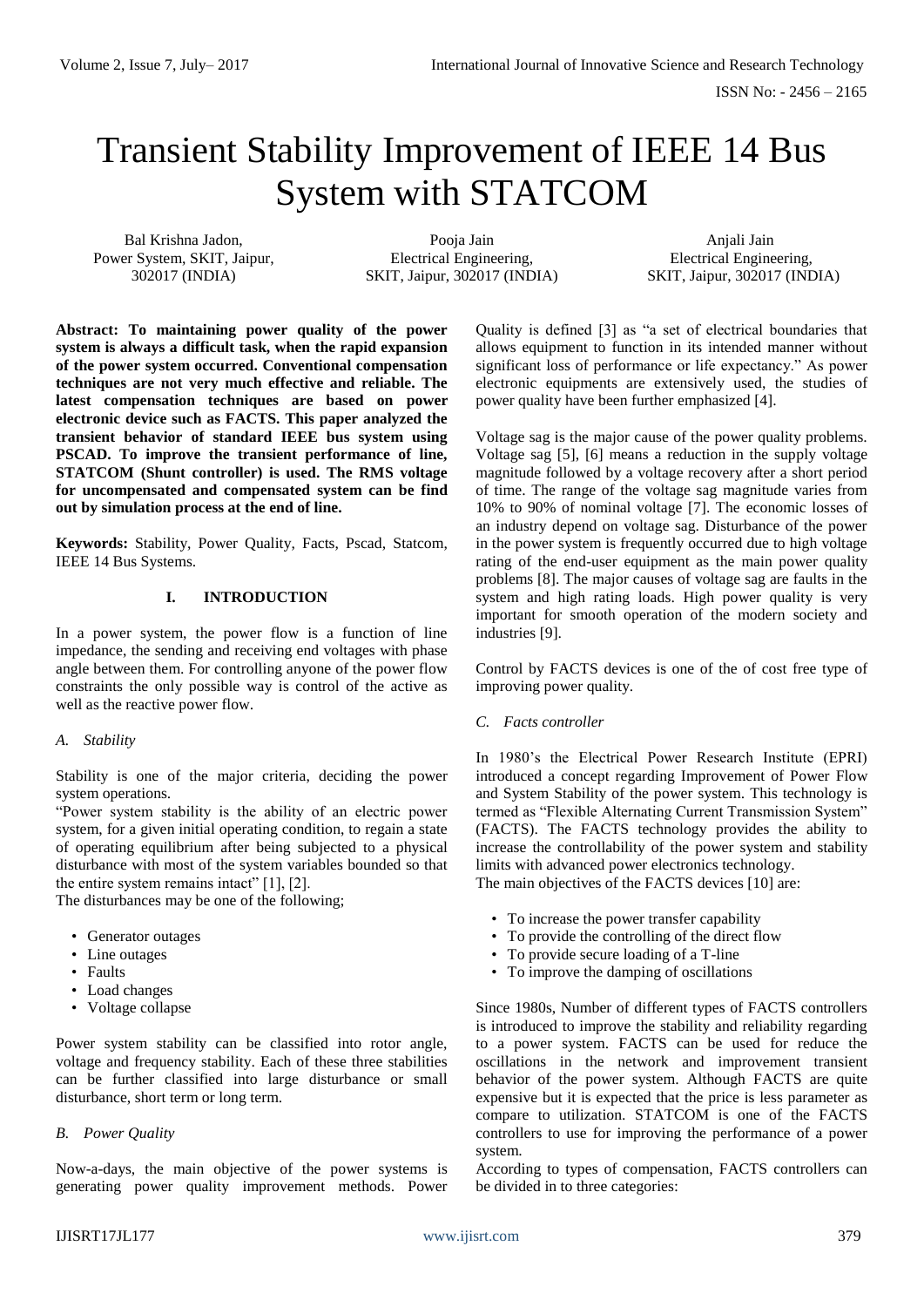- Series controllers
- Shunt controllers
- Combined series-shunt controllers

Table 1: Detail classification of the main FACTS devices

| S.n<br>0. | <b>CATEGO</b><br>RY                    | <b>FACTS-Devices</b>                                              |                                                                    |  |
|-----------|----------------------------------------|-------------------------------------------------------------------|--------------------------------------------------------------------|--|
| 1         | <b>Series</b><br>controllers           | <b>Thyristor Controlled</b><br><b>Series</b><br>Compensator(TCSC) | Static<br>Synchronous<br><b>Series</b><br>Compensator<br>(SSSC)    |  |
| 2         | Shunt<br>controllers                   | <b>Static Var</b><br>Compensator (SVC)                            | Static<br>Synchronous<br><b>Series</b><br>Compensator<br>(STATCOM) |  |
| 3         | Shunt-<br><b>Series</b><br>Controllers | Dynamic Flow<br>Controller (DFC)                                  | <b>Unifies Power</b><br><b>Flow Controller</b><br>(UPFC)           |  |

Now a day, the system security can be increase by using different approaches. In a power system, shunt capacitors are used to support the system voltage at satisfactory level.

Shunt FACTS controllers used to inject current into the power system at the point, where the device is connected to maintain good voltage profile and reactive power. Series capacitors are used to compensate the transmission line reactance and thereby increase power transfer capability.

## **II. STATCOM**

STATCOM is defined by IEEE as a self-commutated switching power converter supplied from an electrical energy source to produce a set of flexible multiphase voltage. It is a shunt connected compensation device that is capable of absorbing and/or generating reactive power. It may be coupled to an AC power system for exchanging real and reactive power. The shunt controller is a good way to control the voltage at the point of connection through injection of reactive current for voltage control and damping of voltage dynamics [11].

The real power (P) and reactive power (Q) are given by equation 1 and 2:

$$
P = \frac{EV}{X} \sin \theta \qquad ...(1)
$$

$$
Q = \frac{E^2}{X} - \frac{EV}{X} \cos \theta \qquad ...(2)
$$

E is the line voltage of T-line. V is the generated voltage of VSC. X is the equivalent reactance and  $\delta$  is the angle between E and V.

# *A. Transient Stability Characteristics of STATCOM*

A STATCOM or static Synchronous Compensator is a regulating Devices used on alternating current. It is used as a source or sink of reactive AC power and working as voltage source converter based on power electronics.

In the given figure 1 the STATCOM can be used for controlling an increased transient behavior in both inductive and capacitive operating regions. [12]



Figure1: Characteristics of STATCOM

## **III. IEEE 14 BUS**

The IEEE 14 BUS system is taken for simulation of optimal power flow. The system consists of 14 buses, 5 generators buses, 11 loads, 3 Transformers, 22 branches.

Table 2: The System Parameter

| S. No. | <b>System Parameters</b> | <b>Ratings</b> |
|--------|--------------------------|----------------|
| 1.     | <b>Bus Voltage</b>       | 138 kV         |
| 2.     | Frequency                | 60 HZ          |
| 3.     | Generator                | 100 MVA        |

Out of five generators two generators supply real power while three generators are the reactive sources i.e. synchronous condensers to provide the reactive power supply. The system consists of total real load of 244.1 MW and reactive load of 72.4 MVAr. Three transformers data include the tap setting with the transmission data i.e. resistance, reactance and susceptance. The system branch data include resistances, reactance and IEEE-14 BUS SYSTEM The IEEE-14 bus System is running under NF & OPF. The system used for the simulation is shown in figure 2.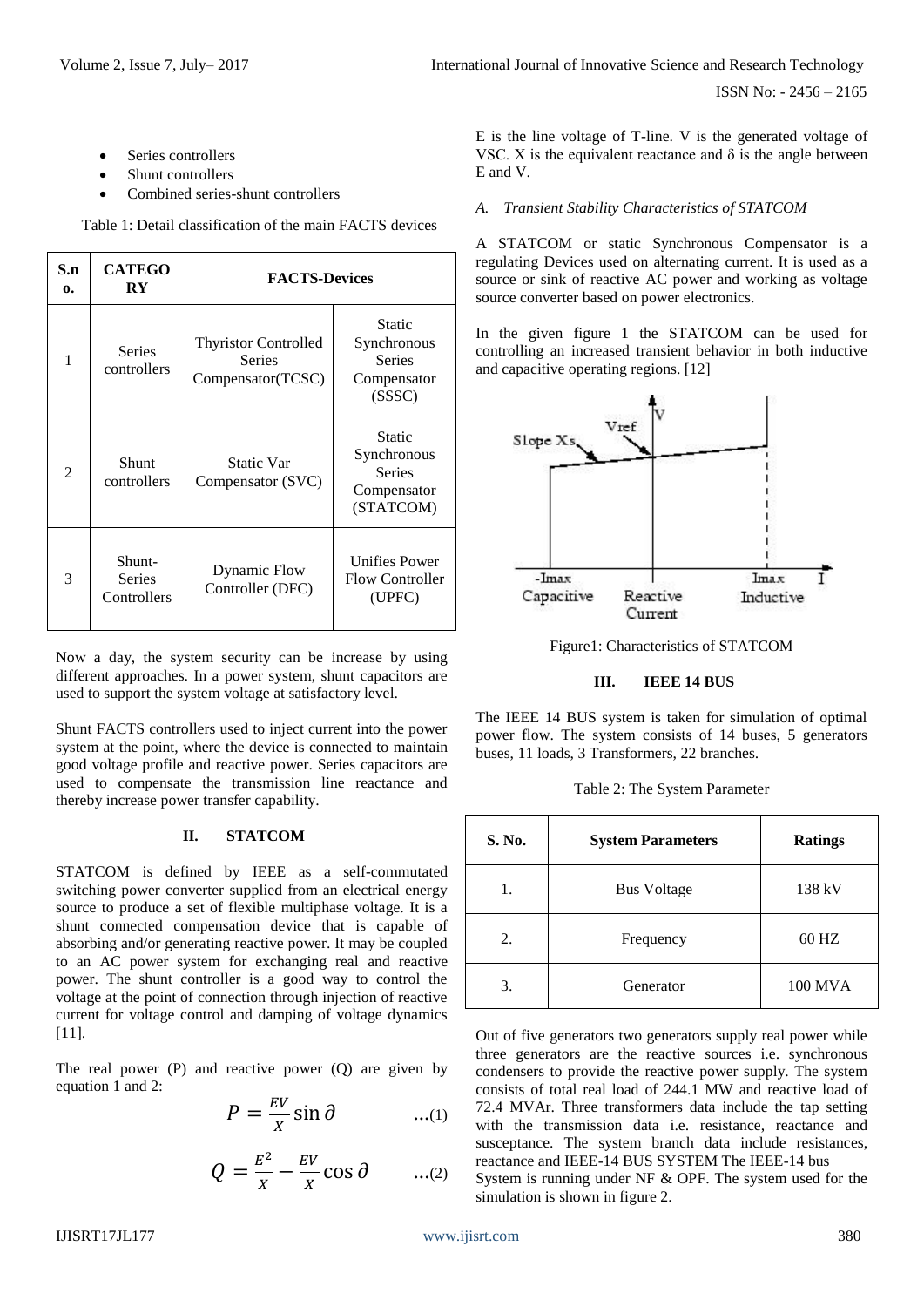

Figure 2: IEEE 14 bus system

## *A. Methodology For Deciding The Weak Bus*

As our test system is the IEEE 14 BUS system which has 16 lines and 14 buses. Bus 1 is Slack Bus and Buses 2,3,6,8 are the generator buses. All the buses except bus 1,7 and 8 contains loads also. So it is important to decide that which bus is the most critical bus or weak bus. Voltage of the bus changes when any fault is occurred no matter what type of fault it is. The bus which is always affected by the faults in the system, is called as most critical bus. The technique is used in PSCAD which gives the bus number [13] is as following:

#### *B. Steps*

- At first we created the 3 phase fault at the mid-point of each line for a short period, as the 3 phase fault is the most severe one.
- Then we measured the voltages of all the buses except the generator and slack bus.
- Then we selected the 2 most critical lines. They are called critical because when we created the fault on these lines, the effect of 3 phase fault was most severe and they are affecting the most number of buses in the system.
- After preparing the table for these results we selected the line 7-9, line 9-10 and line 9-14 as the most critical lines.

• Now we do the same work for the single line to ground fault.

Table 3: Analysis from above steps

|  | Transmission<br>Line No. |                             | $7-9$          | $9-10$         | $9-14$       |
|--|--------------------------|-----------------------------|----------------|----------------|--------------|
|  | 3<br>Phase<br>to         | <b>Buses</b><br>With<br>Sag | 4,7,9,10,11,14 | 4,7,9,10,11,14 | 7,9,10,13,14 |
|  | Ground<br>Fault          | Most<br>Critical            | 7,9,10,14      | 7,9,11         | 7,9,10,14    |
|  | Single<br>Line to        | <b>Buses</b><br>With<br>Sag | 4,7,9,10,11,14 | 7,9,10,11,14   | 9,10,11,14   |
|  | Ground<br>Fault          | Most<br>Critical            | 4,7,9,10,14    | 7,9,10,14      | 9,10,14      |

We created both the faults at different locations and finally, we concluded that bus 9 is the most critical when the fault is at mid of the line. As we can see the figure when three phase fault creates between the lines 7-9.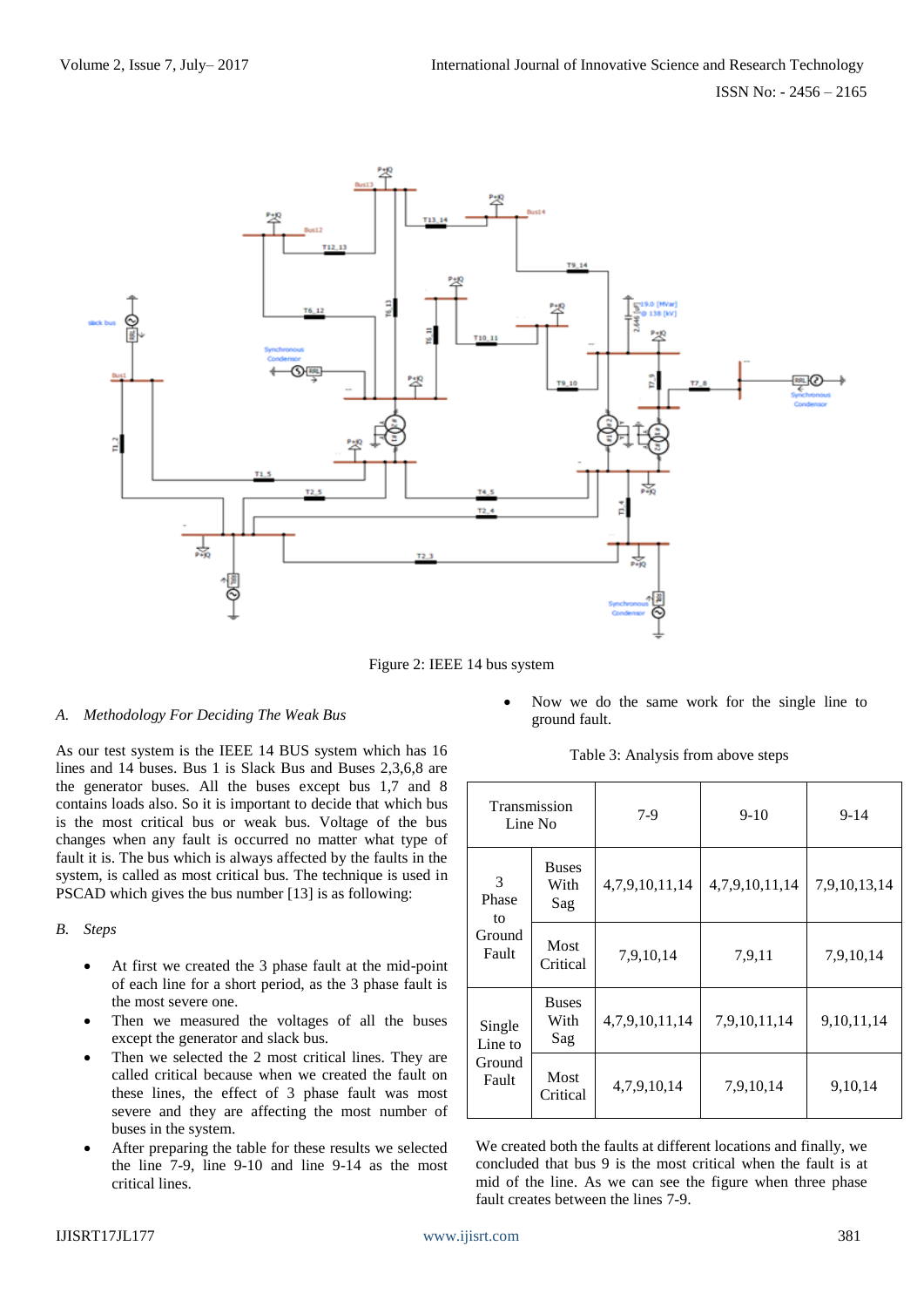

Figure 3: Three Phase Fault At Mid of the Line 7-9

## **IV. RESULT**

In this research paper, we try to find out the impact of load increment at the bus 9.

#### *Case I: Pre-Load Increment:*

The real power and reactive power at the bus 9 are 9.833 MW and 5.533 MVAR respectively. The voltage waveform of the bus 9 is as shown in the figure 4:



Figure 4: Pre load increment voltage variation

#### *Case II: During Load Increment:*

In this case we add new load of real power and reactive power at the bus 9 are 29.499 MW and 16.599 MVAR respectively in parallel with case I load at 1 sec through the circuit breaker. The waveform is as shown in figure 5:



Figure 5: During load increment voltage variation

# *Case III: Post Load Compensation:*

Our main work regarding to this paper is implementation of such device which is very effective for improvement the voltage profile so we choose STATCOM as a FACTS device here. In this case we use STATCOM as a compensator to improve the voltage level at the bus 9 as shown in the figure 6:



Figure 6: Post fault compensation voltage variation

The figure 5 shows that when the load increases at the bus 9, the voltage reduces as per case II. When the STATCOM is connected at this bus, the voltage reduction is compensated as shown in the figure 6.

#### **V. CONCLUSION**

STATCOM improves system voltage and system stability for heavy load conditions and light load conditions. For the result analysis, we study pre-load increment, during load increment and post load compensation using PSCAD. The optimum system founded by connecting STATCOM at weak bus. The